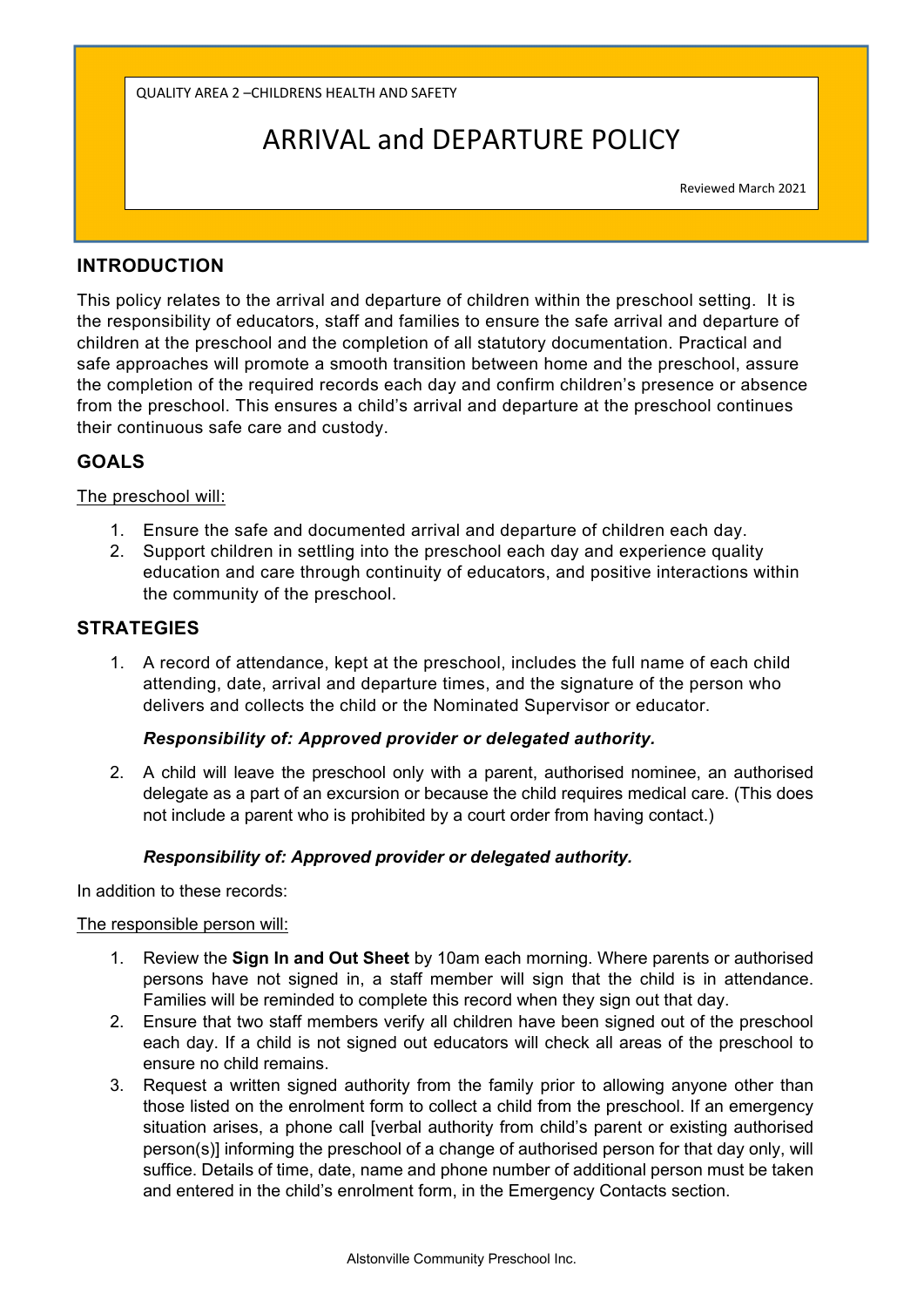4. Allow a child to leave the preschool only with an authorised person who appears able to appropriately care for the child. Educators and staff will always act in the interest of safety for the child, themselves and other children in the preschool.

It is at the educators' discretion to determine if they believe an authorised person is unable to appropriately care for the child based on the individual case and circumstances.

Families/family member or delegated authority will:

- 1. Sign each child in and out of the preschool upon arrival and note the time of arrival and departure, in the Attendance book with a full signature.
- 2. Remain responsible for their child whilst they are on the preschool premises.

# **ARRIVAL AND DEPARTURE**

### The responsible person will:

- 1. On orientation and on the first day of enrolment, remind families that all children need to be signed in and out as a part of regulatory and funding obligations. Families will also be informed that sign on sheets will be used for emergency evacuations and need to be completed by families both on arrival and on departure from the preschool.
- 2. Develop staff rosters to provide for continuity of care for children throughout the day.

### Educators and staff will:

- 1. Set the environment with familiar areas for children to enjoy when they are settling into preschool. Changes in the environment will be discussed with children and families to promote consistency and to help children feel secure in their preschool setting.
- 2. Greet children and families and find out about the child's needs for the day.
- 3. Support children to participate in an activity, assist with separation for both adults and children and to say goodbye.
- 4. Welcome families at the conclusion of the day and communicate about the child's day. Any important messages will be passed on to families, including any changes in the child's routine, accident reports or medication needs.

### Families or delegated authority will:

Communicate any changes of routine with educators. This communication may include information about medication, a change of routine, a person other than a known authorised adult picking up a child and completing documentation or if there is a change in time of arrival or departure for a child. The educator receiving this information will note it in the room's Communication diary to ensure the information is known by all room educators to ensure the safety and wellbeing of each child.

# **EVALUATION**

Arrival and departure times encourage families to interact in the environment, build relationships, open communication networks and ensure the safety of children when being delivered and collected from the preschool.